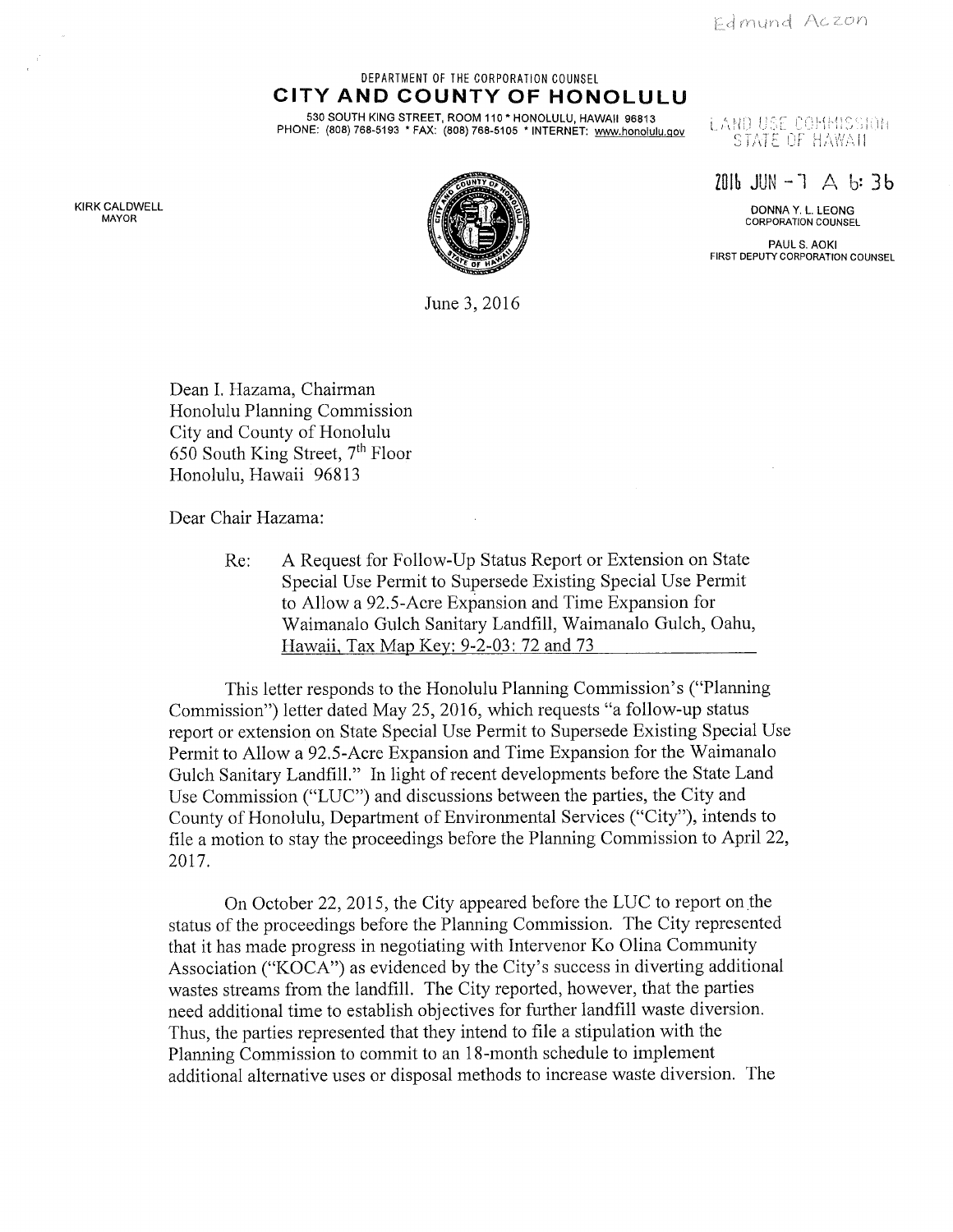Dean I. Hazama, Chairman June 3, 2016 Page 2

parties estimated that they needed two months to agree on the stipulation that would memorialize the diversion objectives. The LUC agreed to this plan of action but requested that the City and KOCA include Intervenor Colleen Hanabusa ("Hanabusa") in these negotiations.

The City and KOCA spent nearly six months reviewing and discussing the objectives to include in the stipulation. While this process took longer than initially anticipated, the parties ultimately reached a productive agreement. The City and Intervenors KOCA, Maile Shimabukuro ("Shimabukuro"), and Schnitzer Steel Hawaii Corporation ("Schnitzer") signed the stipulation to continue proceedings before the Planning Commission to April 22, 2017. A copy of the stipulation was forwarded to Hanabusa, but the City has been informed that she will not sign the agreement. A copy of the partially-signed stipulation is attached hereto as Attachment 1.

Because we were not able to reach an agreement with all of the parties, the City is now preparing a motion to stay the proceedings until April 22, 2017, which we anticipate will be filed no later than June 24, 2016. The contents of the motion will be similar to the stipulation that was signed by four of the five parties. The City understands that KOCA, Shimabukuro, and Schnitzer intend to join the City's motion.

Sincerely,

KAMILLA C. K. CHAN Deputy Corporation Counsel

KCKC:di Attach.

cc: Edmund Aczon, Chair Land Use Commission

> Brian Yee, Esq. Deputy Attorney General

Richard N. Wurdeman, Esq.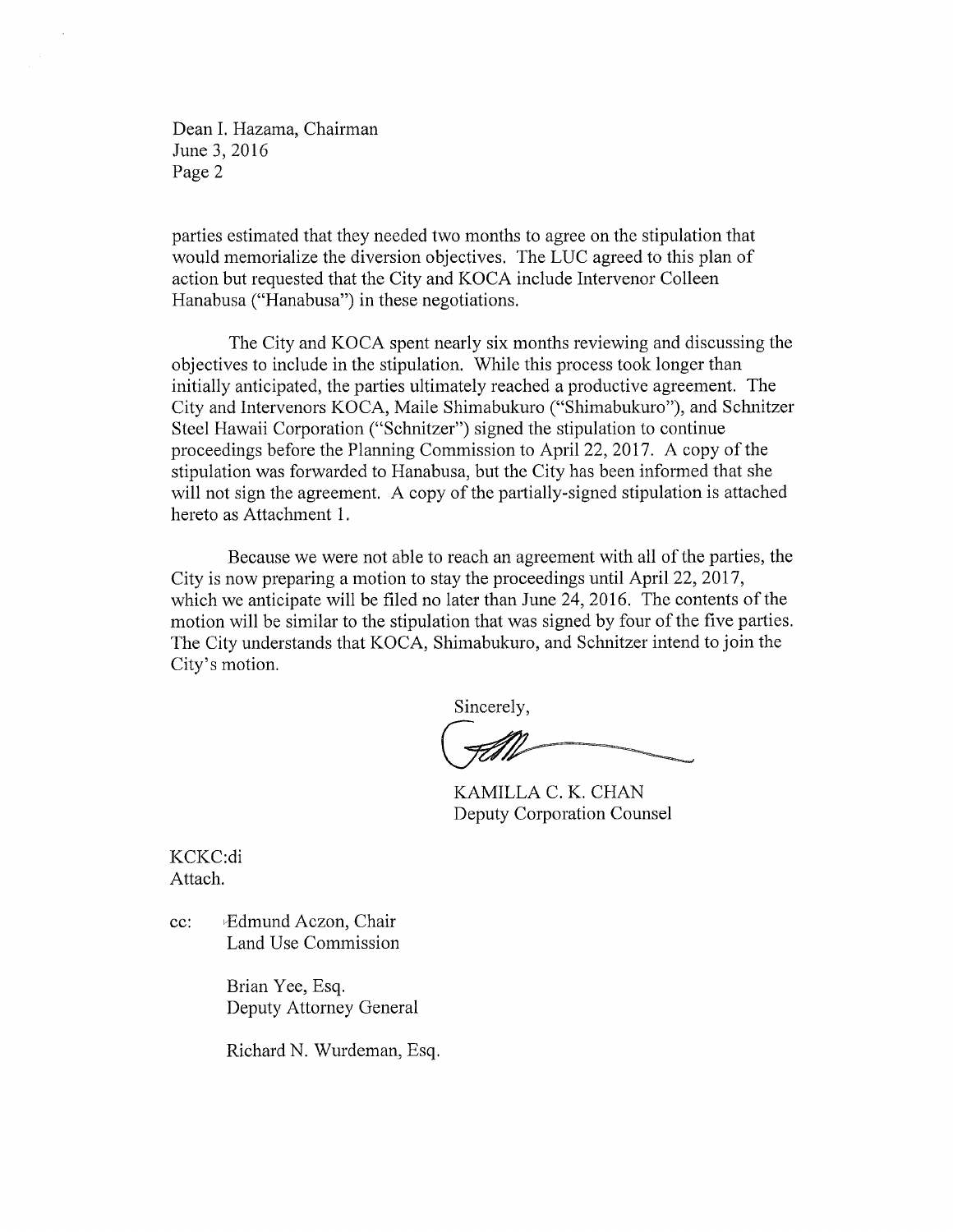Dean I. Hazama, Chairman June 3, 2016 Page 3

> Calvert G. Chipchase IV, Esq. Christopher T. Goodin, Esq. Cades Shutte LLP

Ian Sandison, Esq. Arsima Muller, Esq. Carlsmith Ball LLP

Leo Asuncion, Acting Director Office of Planning

Lori Kahikina, P.E., Director Department of Environmental Services

George I. Atta, Director Department of Planning and Permitting

Don S. Kitaoka Deputy Corporation Counsel

Jennifer D. Waihee-Polk Deputy Corporation Counsel

09-01760/501008

Letter to Dean I. Hazama, Chairman, Honolulu Planning Commission, re A Request for Follow-Up Status Report or Extension on State Special Use Permit to Supersede Existing Special Use Permit to Allow a 92.5-Acre Expansion and Time Expansion for Waimanalo Gulch Sanitary Landfill, Waimanalo Gulch, Oahu, Hawaii, Tax Map Key: 9-2-03:72 and 73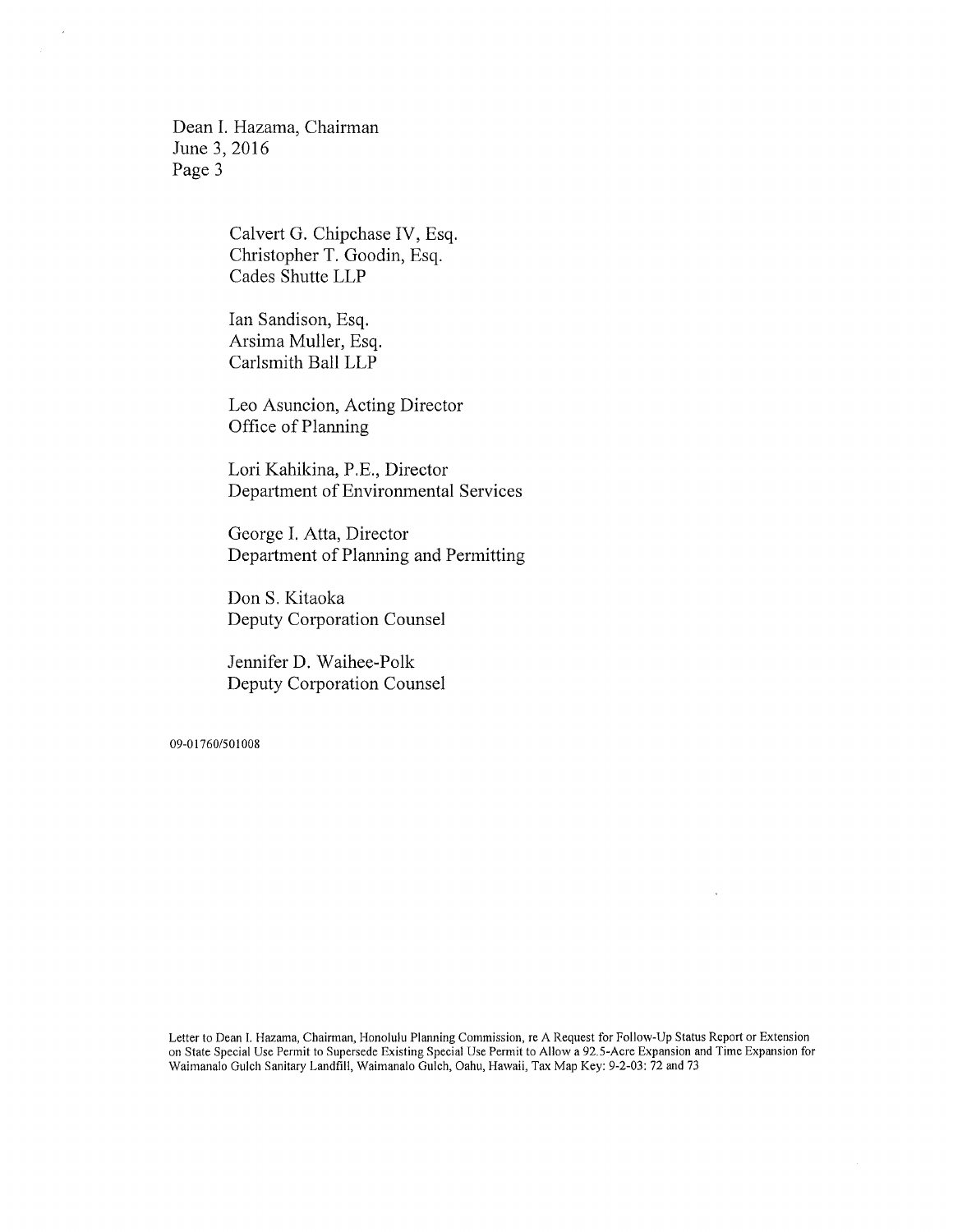DONNA Y. L. LEONG, 3226 Corporation Counsel KAMILLA C. K. CHAN, 9184 Deputy Corporation Counsel City and County of Honolulu Honolulu, Hawaii 96813 Telephone: 768-5168

# Attorneys for Applicant DEPARTMENT OF ENVIRONMENTAL SERVICES, CITY AND COUNTY OF HONOLULU

### BEFORE THE PLANNING COMMISSION OF THE CITY AND COUNTY OF HONOLULU

## STATE OF HAWAII

In the Matter of the Application of DEPARTMENT OF ENVIRONMENTAL SERVICES, CITY AND COUNTY OF HONOLULU For A New Special Use Permit To Supersede Existing Special Use Permit To Allow A 92.5-Acre Expansion And Time Extension For Waimanalo Gulch Sanitary Landfill, Waimanalo Gulch, O'ahu, Hawai'i, Tax Map Key: 9-2-03:72 And 73 In the Matter of the Application of DEPARTMENT OF ENVIRONMENTAL SERVICES, CITY AND COUNTY OF HONOLULU To delete Condition No. 14 of Special Use Permit No. 2008/SUP-2 (also referred to as Land Use Commission Docket No. SP09-403) which states as follows: "14. Municipal solid waste shall be allowed at the WGSL up to July 31, 2012, provided that only ash and residue from H-POWER shall be allowed at the WGSL after July 31, 2012." ) ) ) ) ) ) .<br>) ) ) ) ) .<br>) ) ) ) ) ) .<br>) ) ) ) .<br>( ) ) ) ) ) .)

FILE NO. 2008/SUP-2

STIPULATION AND ORDER TO CONTINUE PROCEEDINGS TO APRIL 22, 2017; CERTIFICATE OF SERVICE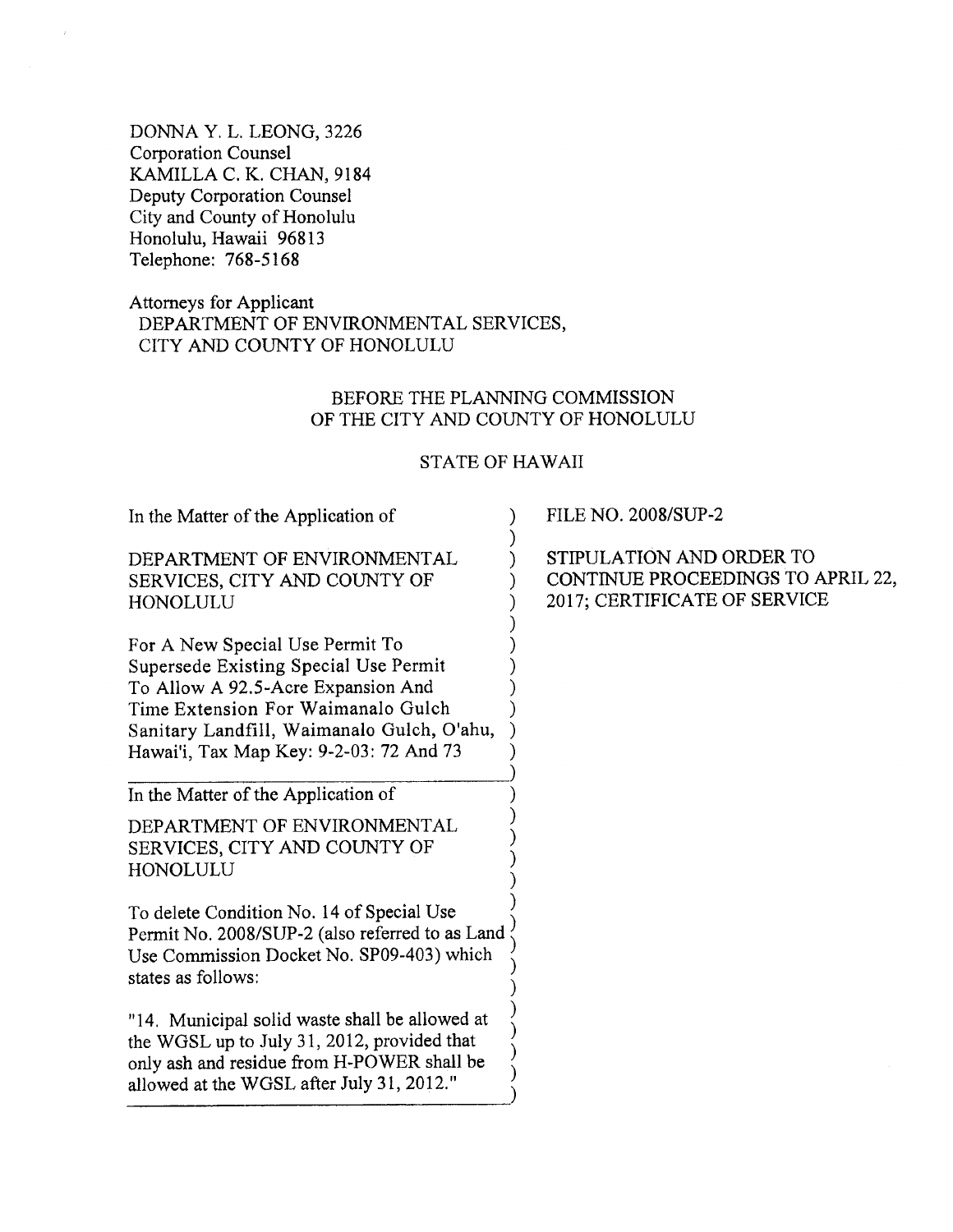# STIPULATION AND ORDER TO CONTINUE PROCEEDINGS UNTIL APRIL 22, 2017

# Applicant DEPARTMENT OF ENVIRONMENTAL SERVICES, CITY AND COUNTY

OF HONOLULU ("ENV"), and Intervenors KO OLINA COMMUNITY ASSOCIATION and

MAILE SHIMABUKURO, SCHNITZER STEEL HAWAII CORP., and COLLEEN

HANABUSA request that the Commission continue the proceedings to April 22, 2017.

During the continuation, ENV will work to divert all waste from the landfill that can be

disposed of by a method other than by landfilling, except if (1) H-POWER cannot accept the

landfill waste or there is an emergency, and (2) there is no reasonably available alternative

disposal method for the waste, by the following means:

- 1. Municipal Solid Waste, specifically:
- (a) Residue: ENV will divert residue resulting from the H-POWER waste-to-energy process through H-POWER equipment improvements that will enable H-POWER to better filter residue to capture more of the burnable material and reduce the disposable waste. ENV will also continue to evaluate ways, including boiler optimization, to capture more of the residue at H-POWER.
- (b) Bulky waste: As of July 2015, ENV has diverted all bulky waste previously used to dispose of sludge from the landfill.
- (c) Unacceptable waste or waste rejected for disposal at H-POWER such as long wires, car parts, cables, and other oversized items: ENV will divert these wastes through H-POWER equipment improvements, such as the addition of a new waste shredder that will further process unacceptable waste so that these wastes may be incinerated at H-POWER. ENV is also investing in additional staff training at the Waimanalo Gulch Sanitary Landfill ("WGSL") to enhance inspections of incoming waste loads such that waste that could be burned at H-POWER will be identified and screened out in the future.
- , Ash (residue from H-POWER waste-to-energy process): ENV will follow the progress of facilities in Pasco County, Florida, and York County, Pennsylvania, that are pioneering ash reuse and will seek the Department of Health's approval of ash reuse projects modeled after these programs.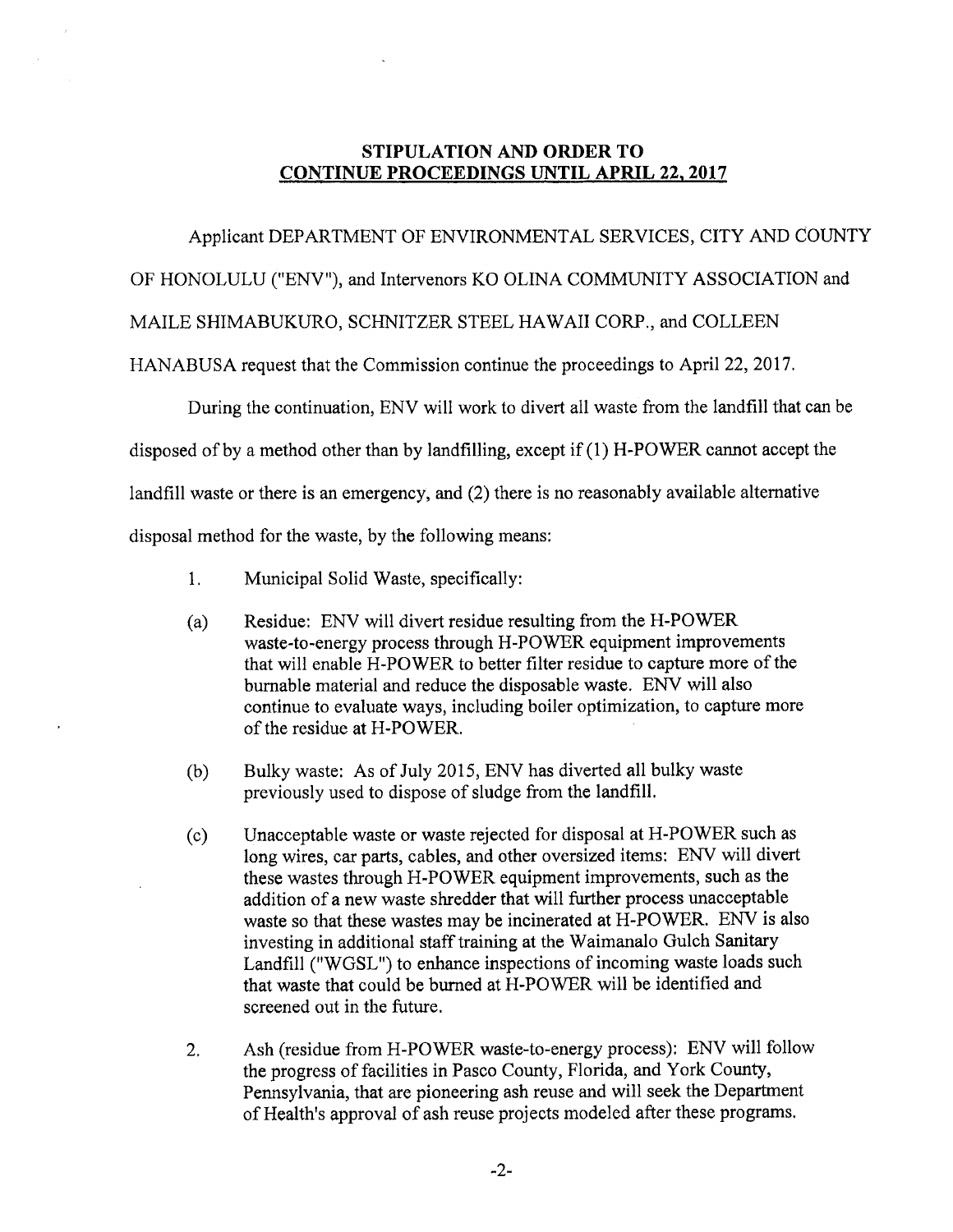- , Automotive Shredder Waste ("ASR"), which comprises the majority of the Miscellaneous Special Waste category: The Department of Health has approved a pilot project for the City to evaluate the constituents of ASR to ensure it is compatible with the H-POWER system and/or determine what is needed to enable H-POWER processing.
- $\overline{4}$ . Wastewater Treatment Plant Waste: ENV has diverted all sewage sludge produced by the City and County of Honolulu from the landfill as of July 2015. For sewage sludge from the private wastewater treatment plant, ENV will determine if adding water to the sludge or combining it with loads at the City's wastewater treatment plants will enable processing at H-POWER. For bar screening waste, ENV will institute enhanced odor control protocol or equipment to enable processing at H-POWER.
- 5. Homeowner Waste: ENV will continue efforts to establish a new refuse convenience center in the Campbell Industrial Park so there is an alternative depository for homeowner waste loads currently going to the landfill.
- 6. Outdated Food Waste: ENV will evaluate the constituents to determine compatibility with the H-POWER system to enable burning.
- 7, Treated Medical Waste: As of the end of December 2015, ENV has diverted all treated medical waste except for treated medical sharps.
- 8. Rendering Waste: Currently, only approximately 1,700 tons of rendering waste is disposed of at the landfill each year, and a single company is responsible for producing this waste stream. ENV intends to work with this company to further evaluate the rendering waste to determine whether it can be diverted from the landfill to H-POWER. In the interim, ENV will require this company to implement enhanced odor control measures for disposal at the landfill.
- 9. Animal Waste: ENV cannot divert large animal carcasses from the landfill because H-POWER does not have the ability to incinerate these large masses. However, ENV will work with the Department of Health to further characterize this waste, in particular the smaller animal carcasses, with the intent to burn this waste at H-POWER.
- 10. Petroleum Contaminated Soils and Asbestos-Containing Materials: These waste streams are already going to the PVT landfill instead of WGSL.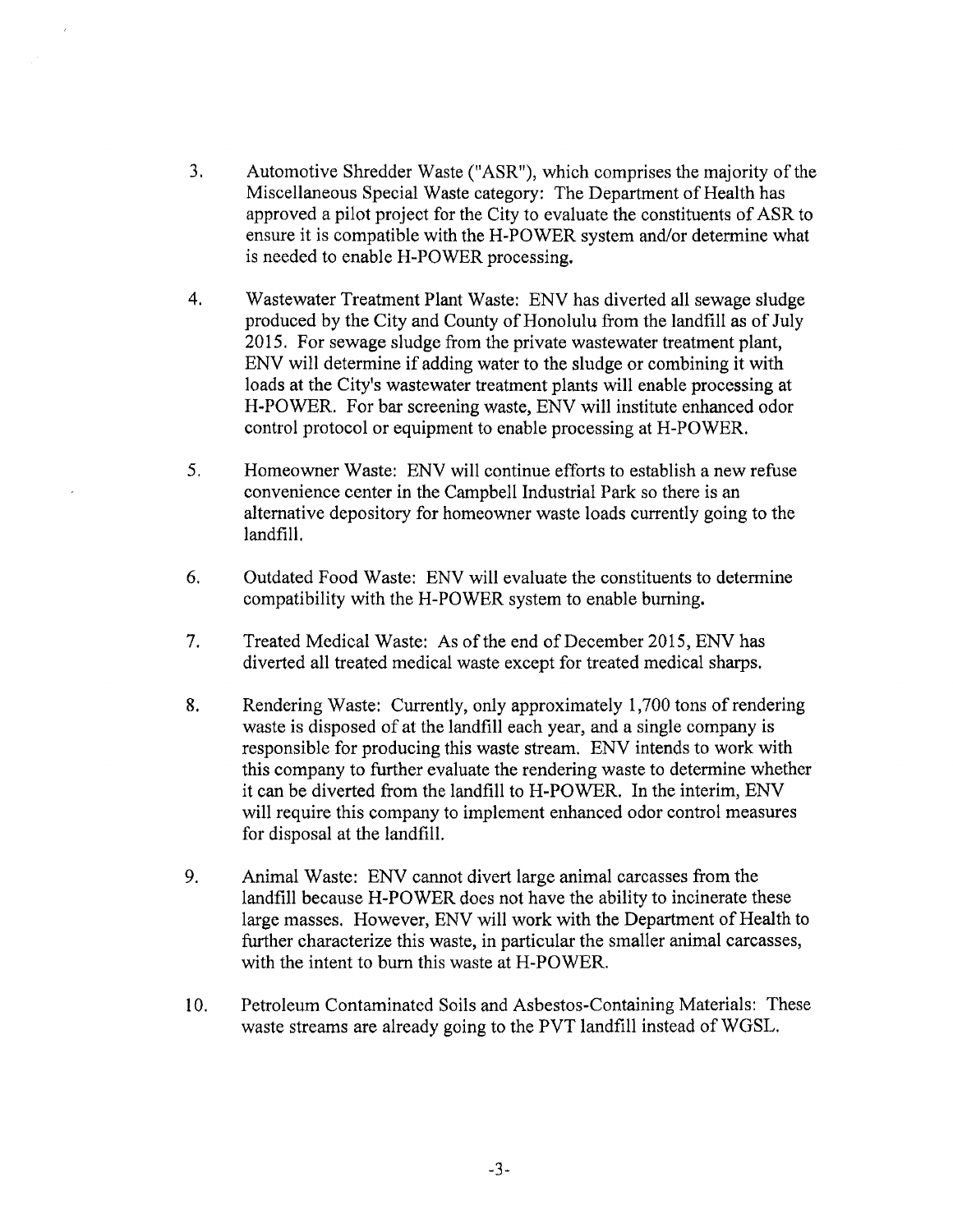ENV shall file three reports with the Commission to update the status of the

above-referenced objectives. These reports shall be submitted on June 22, 2016, September 22,

2016, and March 22, 2017.

DATED: Honolulu, Hawaii,

KAMILLA C. K. CHAN Deputy Corporation Counsel Attorney for Applicant DEPARTMENT OF ENVIRONMENTAL SERVICES, CITY AND COUNTY OF HONOLULU

N L! SANDISON DEAN H. ROBB TIM LUI-KWAN ARSIMA A. MULLER Attorneys for Intervenor SCHNITZER STEEL HAWAII CORP.

CALVERT G. CHIPCHASE CHRISTOPHER T. GOODWIN Attorneys for Intervenors KO OLINA COMMUNITY ASSOCIATION and MAILE SHIMABUKURO